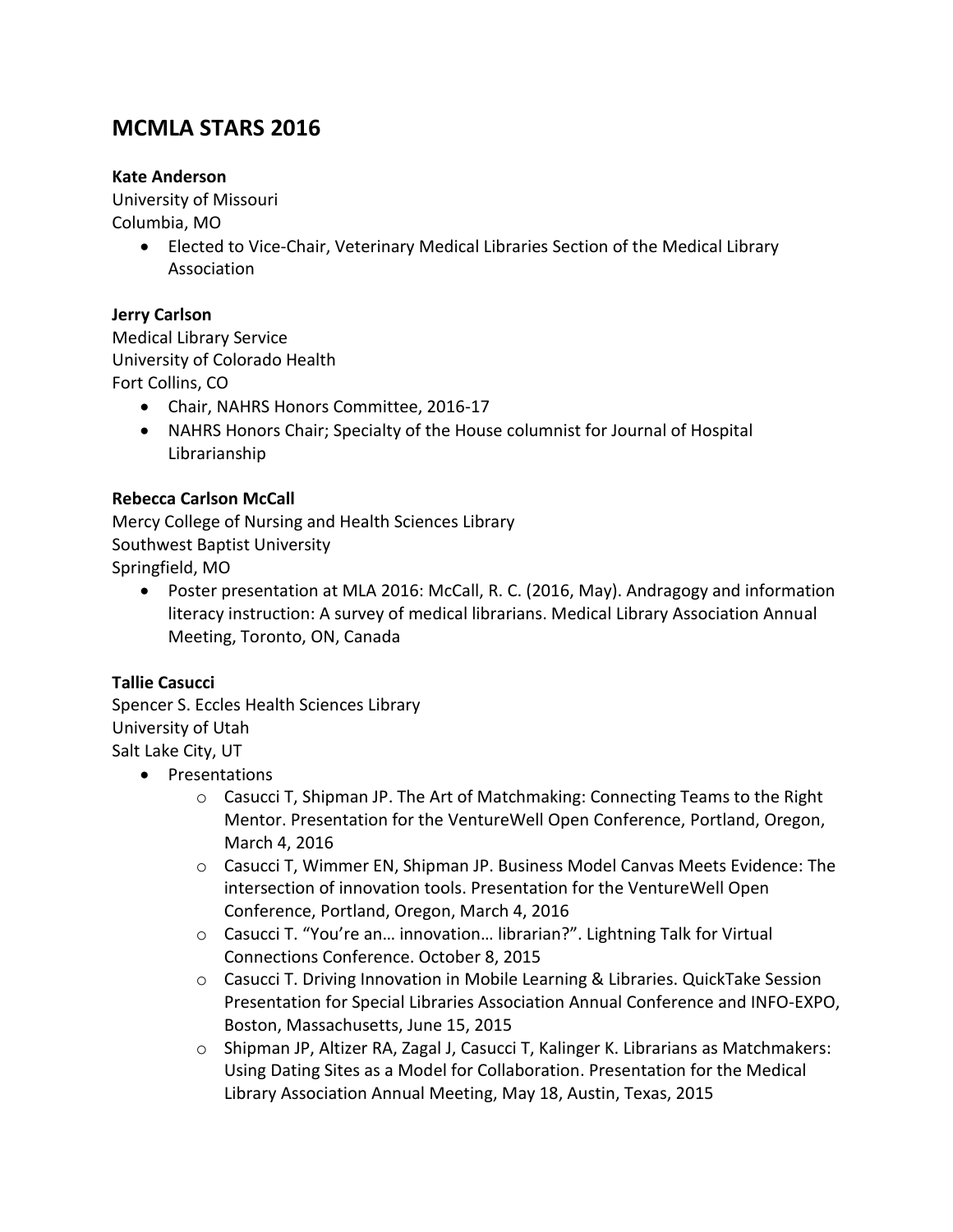- o Wimmer E, Casucci T, Rethlefsen ML. Bonding with therapy pets to impRUFF student morale. Presentation for the Medical Library Association Annual Meeting, May 17, Austin, Texas, 2015
- o Jarvis C, Shipman JP, Rethlefsen ML, Lombardo NT, Casucci T. e-channel: Forging into the innovation dissemination wilderness. Presentation for the Medical Library Association Annual Meeting, May 17, Austin, Texas, 2015
- o Wimmer EN, Lombardo NT, Casucci T, Hull B. The Emergence of iPads in the School of Medicine. Presentation for Symposium on Emerging Technology Trends in Higher Education, J. Williard Marriott Library, Salt Lake City, Utah, February 27, 2015
- Posters
	- o Forthcoming: Casucci T, Shipman JP, Altizer RA, Zagal JP. Shhh! We're Making Games in the Library and You Can Too. Poster for 1st International Joint Conference of DiGRA and FDG, Dundee, Scotland, August 1-6, 2016
	- o Greenberg H, Shipman JP, Casucci T. Healthi4U: Students Creating Fun Videos about Important Health Issues. Poster for the Institute for Healthcare Advancement's 15th Annual Health Literacy Conference, Anaheim, California, May 7, 2016
	- o Jensen M, Casucci T, Bown R, Runburg M, and Altizer R. Research Quest: Six Design Boxes and Six Iterations towards a Game to Teach Critical Thinking. Poster for Foundations of Digital Games Conference, Pacific Grove, California, June 22 - June 25, 2015
	- $\circ$  Casucci T, Gregory JM, & Shipman JP. Appy Hour: A Convergence of Health Sciences Professionals and Students to Learn about Apps. Poster for Joint Poster Session at Special Libraries Association Annual Conference and INFO-EXPO, Boston, Massachusetts, June 15, 2015
	- $\circ$  Casucci T, Gregory JM, & Shipman JP. Appy Hour: A Convergence of Health Sciences Professionals and Students to Learn about Apps. Poster for the Medical Library Association Annual Meeting, May 19, Austin, Texas, 2015
	- o Jarvis C, Lombardo NT, Shipman JP, Casucci T. e-channel: An innovation dissemsination venue. Poster for Library Publishing Forum, Portland, OR, March 29-30, 2015
	- o Shipman JP, Casucci T, Jarvis C, Retlefsen ML, Lombardo NT. e-channel: An Innovation Dissemination Venue. Poster for the VentureWell Conference, Washington, DC, March 20-21, 2015
	- $\circ$  Casucci T, Shipman JP, Langell JT, McIntyre M. Opening New Doors: Unique Innovation Partners Unite. Poster for the VentureWell Conference, Washington, DC, March 20-21, 2015
- Game
	- o Jensen M, Casucci T, Bown R, Runburg M, and Altizer R. Research Quest: Critical Thinking through Video Games and Interdisciplinary Collaboration. Game for Foundations of Digital Games Conference, Pacific Grove, California, June 22 - June 25, 2015
- Papers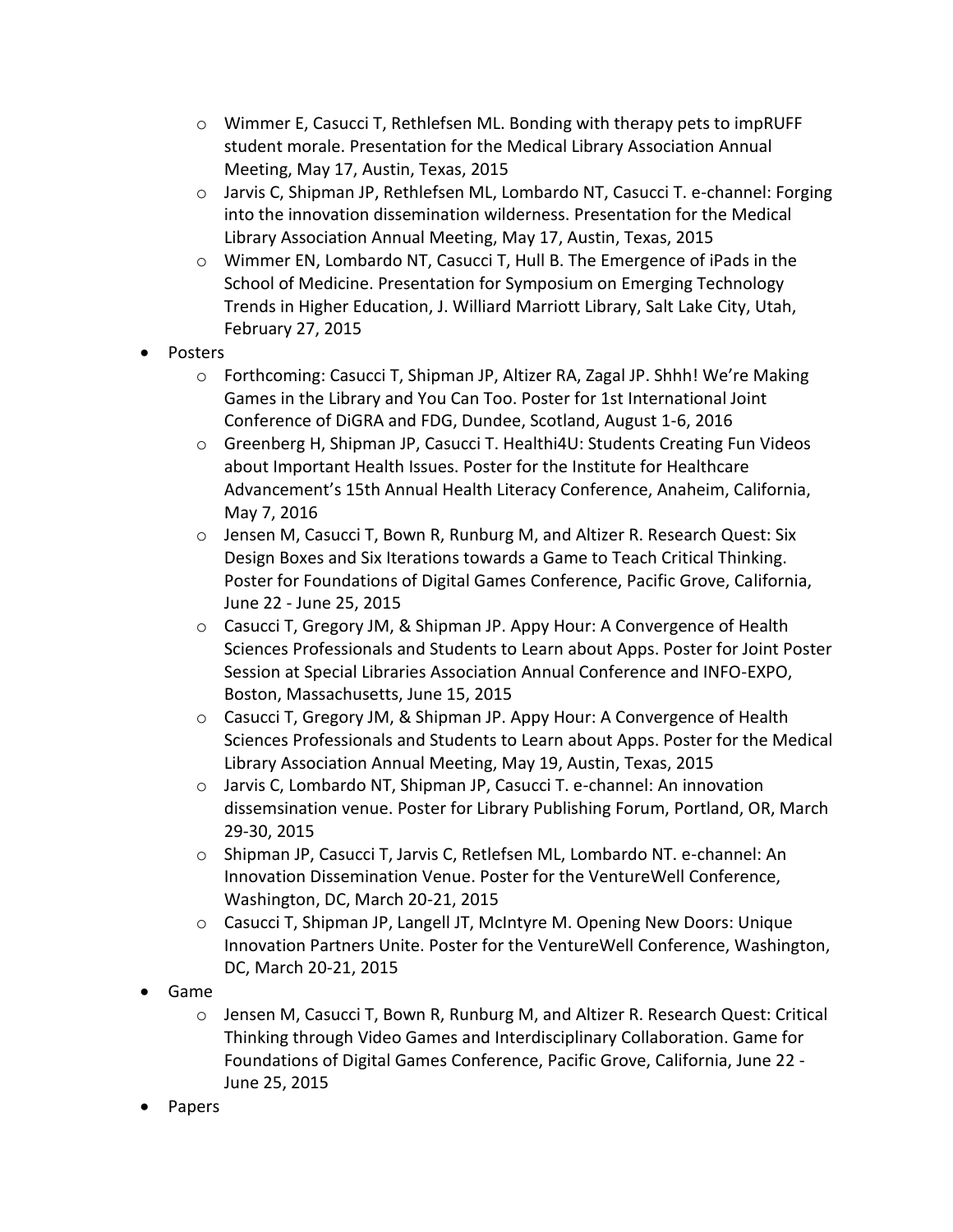- o In press: Jarvis CJ, Shipman JP, Johnson J, Rethlefsen ML, Casucci T, Lombardo N, Folsom J. e-channel. Learned Publishing
- o In press: Casucci T, Gregory JM, Shipman JP. (2016). Appy Hour: Health Sciences Professionals Learn about Apps. Medical Reference Services Quarterly, 35(3). <http://dx.doi.org/10.1080/02763869.2016.1189777>
- o Casucci T, Gregory JM, Le Ber JM, Shipman JP, Weber AI. (2015) Space Challenges: Collaborations and Collisions Create Change. Public Services Quarterly, 11(2), 163-170
- Classes
	- $\circ$  Co-taught EAE 6900, a special topics graduate course on serious games during Spring 2016. The classed focused on Virtual Reality
	- o LaunchPad Central for I-Corps teams, November 18, 2015
	- o Topics in Medicine- Obstetrics/Gynecology, 2015-present
	- o Topics in Medicine- Pediatrics, 2014-present

# **Melissa De Santis**

Health Sciences Library University of Colorado Anschutz Medical Campus Aurora, CO

- MCMLA Joint Meeting Co-Chair
- MLA Board of Directors
- EMTS Bylaws Chair
- AAHSL Schol Comm Committee
- Poster presented at MLA 2016
- CE class taught for HSLANJ

# **Kristen DeSanto**

Health Sciences Library University of Colorado Anschutz Medical Campus Aurora, CO

- Secretary Colorado Council of Medical Librarians
- Honors and Awards Committee member MCMLA
- Publicity Committee member Joint MCMLA/Midwest Chapter Meeting
- Teaching Fellow Supporting Clinical Care: An Institute in Evidence-Based Practice for Medical Librarians

# **Lynne M. Fox**

Retired

Thornton, CO

 Received the MLA Collection Development Section Daniel T. Richards Prize for the article "Negotiating a Text Mining License for Faculty Researchers" by Leslie A. Williams, Lynne M Fox, Christophe Roeder, Lawrence Hunter. ITAL, 33 (3), 2014. <http://ejournals.bc.edu/ojs/index.php/ital/article/view/5485>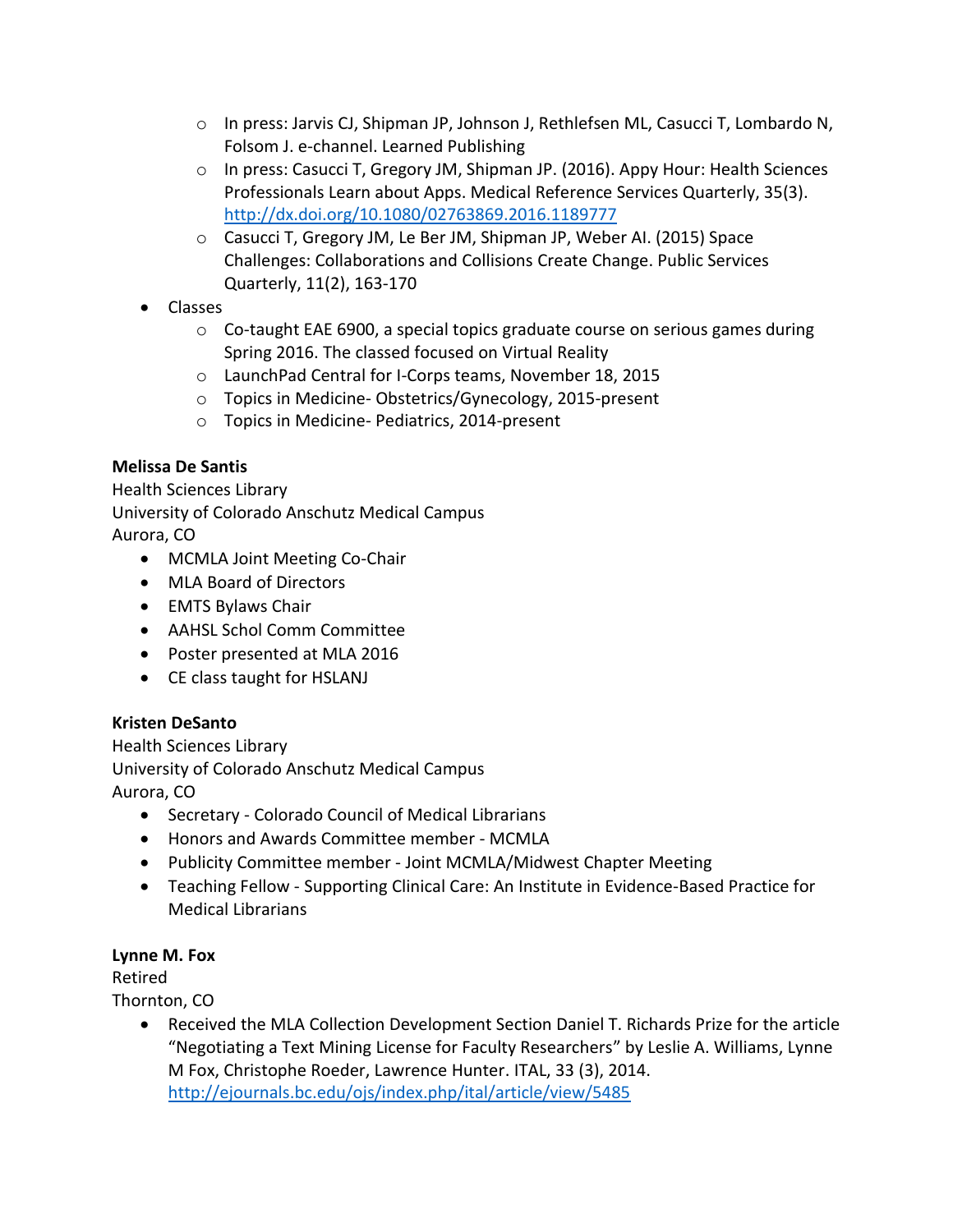#### **Rebecca S. Graves**

J. Otto Lottes Health Sciences Library University of Missouri Columbia, MO

- Co-presented a poster with Heather Brown, at MLA 2016 Librarians Plan a Virtual Annual Meeting: you'll never guess what happened next!
- Co-authored an article with Heather Brown, for the Oct 2016 Virtual Projects column in JMLA
- Presented in the MOSAIC Recap webinar update from the MCMLA Education Committee. (60 minute webinar regarding sessions at MLA 2016)

#### **Claire Hamasu**

Spencer S. Eccles Health Sciences Library University of Utah Salt Lake City, UT

- NLM funding for the NN/LM MCR 2016-2021 cooperative agreement
- MCMLA 2015 Outstanding Achievement Award
- MCMLA 2015-2016 Nominating Committee Chair

#### **Mary Helms**

McGoogan Library of Medicine University of Nebraska Medical Center Omaha, NE

- Board of Directors member and secretary for the Nebraska AIDS Project
- Executive Secretary for ICON Omaha area Health Sciences Consortium
- Executive Committee member, UNMC HLC-NCA Team
- Small group facilitator and faculty advisor for UNMC College of Medicine's
- Integrated Clinical Experience course
- UNMC's International Faculty & Student Advisory Committee member
- "Advancing Medical Innovation: Biofabrication and Medical Device Prototyping in Libraries", invited panel speaker, MLA Annual Meeting, May 2016
- MLA Bylaws Committee member, 2015 2016
- MLA, History of the Health Sciences Section, chair-elect, May 2015 –
- Omaha's Film Streams Theater, volunteer
- Sundance Institute, Sundance Film Festival, volunteer in 2016
- U.S. Olympic Swimming Trials, volunteer for 2016 event

#### **Jackie Hittner**

Charles R. Baker Memorial Library American Association of Orthodontists St. Louis, MO

Guest Lecturer for the University of Missouri Special Libraries class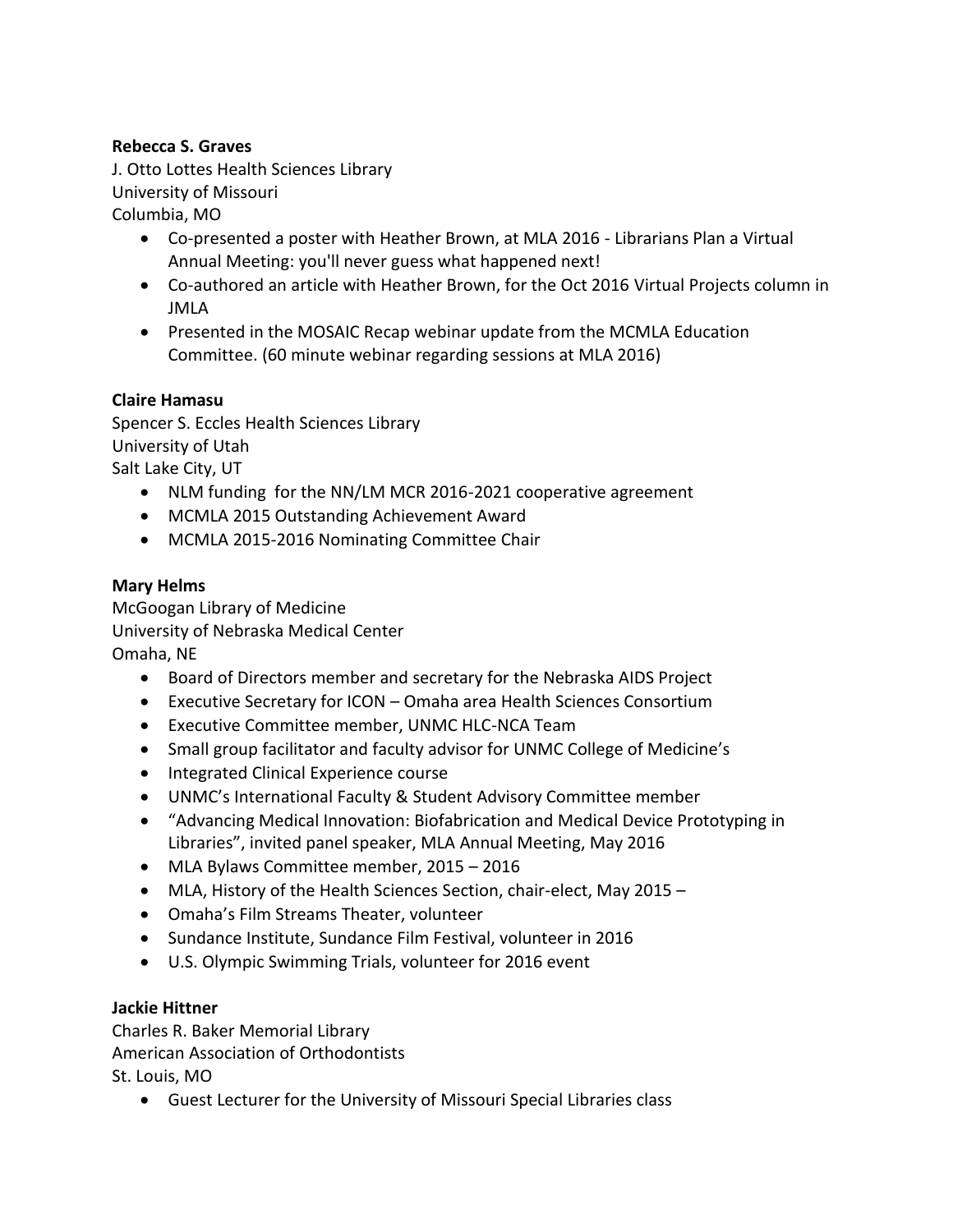- Served as the Immediate Past Chair of MCMLA, on the Nominating Committee, on the Annual Meeting Ad Hoc Committee and on the Endowment Ad Hoc Committee
- Completed a major format revision of the MCMLA Policy and Procedure Manual
- Co-author of chapter titled: "Historical aspects of postgraduate orthodontic curriculum formulation: preceptorships and school curricula" in the book titled: *Orthodontic postgraduate education: a global perspective*

#### **Holly Hubenschmidt**

Webster University Library Webster University St. Louis, MO

> Presentation: Integration Strategies for Deeper Learning. Co-presented with Sheila Anglin Jordan and Erik Palmore. 2016 Global Citizenship Program Collaboratory. Webster University, 18 May 2016

### **Barb Jones**

J. Otto Lottes Health Sciences Library University of Missouri Columbia, MO

- Poster (MLA) "Politics: Dirty Word or Fascinating Opportunity to leverage Your Skills and Abilities?"
- Class Financial Advocacy: Turn Your Data into Ammunition
- MLA HLS Government Relations Committee

# **Lenora Kinzie**

Health Sciences Library Stormont Vail Health Topeka, KS

> Worked with new Pediatric Intensivist to include librarians in the Pediatric Intensive Care Unit daily rounds - February, 2016

#### **Erica Lake**

Spencer S. Eccles Health Sciences Library University of Utah Salt Lake City, UT

- Posters
	- o Lake E, Shipman JP, Weber A. Health Literacy Promotion Achieved Through a Mosaic of Approaches and Teams: Case Studies Shared. Medical Library Association 2016 Annual Meeting, Toronto, ON, Canada, May 15, 2016
	- $\circ$  Lake E. MS Buddy: A Personalized Tablet Lending Program for Multiple Sclerosis Patients. Medical Library Association 2016 Annual Meeting, Toronto, ON, Canada, May 16, 2016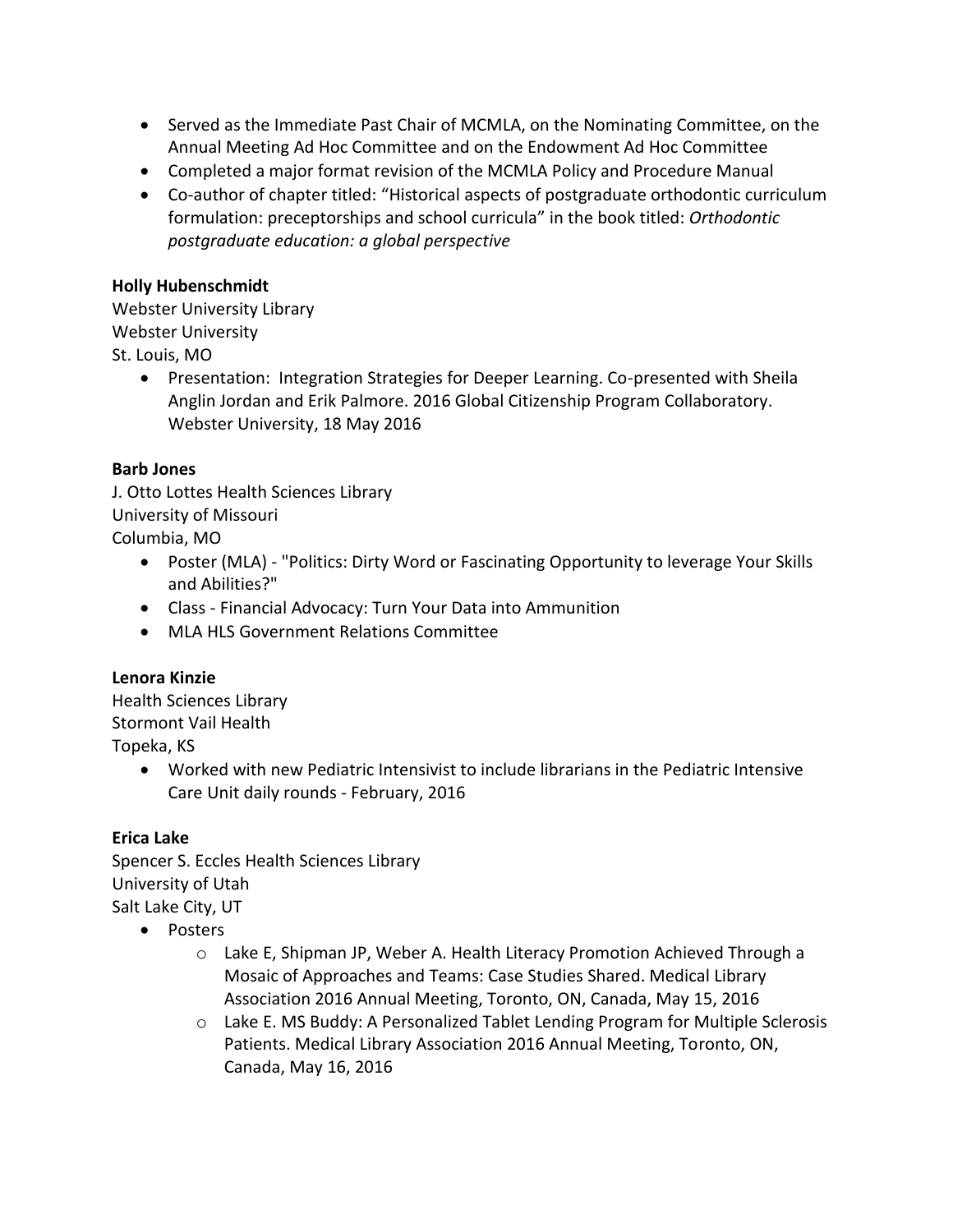- $\circ$  Sun J, Kiraly B, Lake E. The Effects of Health Information Station in Uncontrolled Hypertensive Patients. Utah Academy of Family Physicians CME & Ski, Snowbird, UT, February 11, 2016
- Papers
	- $\circ$  Lake E, Cox C, Larsen K, Seborg L. (Pending). MS Buddy: Connecting Utah multiple sclerosis patients through an innovative iPad service. Accepted for the online IFLA World Library and Information Congress repository for the 82nd IFLA General Conference and Assembly, Aug 13–19, 2016, Columbus, OH
	- o Eresuma E, Lake E. How do I find the evidence? Find your librarian--stat! To be published in Nov/Dec 2016 issue of Orthopaedic Nursing
	- o Shipman JP, Lake E, Van Der Volgen J, Doman D. Provider documentation of patient education: a Lean investigation. (2016). Journal of the Medical Library Association, 104(2), 154-158
	- $\circ$  Shipman JP, Lake E, Weber AI. (2016). Improving health literacy: Health sciences library case studies. Reference Services Review, 44(2), e-pub 03 June 2016
- Presentations
	- o Lake E. MS Buddy: Connecting Utah Multiple Sclerosis Patients through an Innovative iPad Service. International Federation of Library Associations and Institutions World Library and Information Congress, Columbus, OH, August 17, 2016
	- o Lake E, Leonard K, Evans MD. Librarians Involved in EHRs. National Network of Libraries of Medicine Midcontinental Region webinar, Breezing Along with the RML. Recorded July 20, 2016
	- o Lake E, Larsen K, Cox C, Seborg L. Public and Health Sciences Library Collaboration for Community Impact: Lessons from the MS Buddy Project. OCLC WebJunction Health Happens in Libraries Series webinar, recorded June 9, 2016
	- o Lake E, Shipman JP, Greenberg H. Get Appy! A Mosaic of Personnel Offer an App Bar for Patients to Apply Apps to their Health. Medical Library Association 2016 Annual Meeting, Toronto, ON, Canada, May 17, 2016
	- o Cox C, Lake E, Larsen K, Seborg L. MS Buddy: Opening Doors for Utah Multiple Sclerosis Patients through a Personalized iPad Lending Program. Annual Conference of the Utah Library Association, Layton, UT, May 5, 2016
	- o Lake E, Love A, Mowdood A. Researching and Accessing Resilience Resources and Services. 2016 Integrative Health and Resiliency Conference, University of Utah, Salt Lake City, UT, March 15, 2016
- Book chapter author Andersen T, Lake E, Johnston L, Lake E. Book Chapter, Intellectual Health. In: Frost CJ, Digre KB, editors. The 7 Domains of Health: Multidisciplinary Considerations of Women's Health in the 21st Century. Dubuque, Iowa: Kendall Hunt Publishers. August 2016
- Award Scroll of Exemplary Service 2015/2016, Hospital Libraries Section Professional Recognition Award, Medical Library Association, May 2016
- Research
	- o Kiraly B (PI), Bynum H, Chacon D, Curran SP, Gunning K, Higgs B, Lake E, Munoz R, Nordquist S, Schofiels S. Blood Pressure Self-Monitoring Project. Utah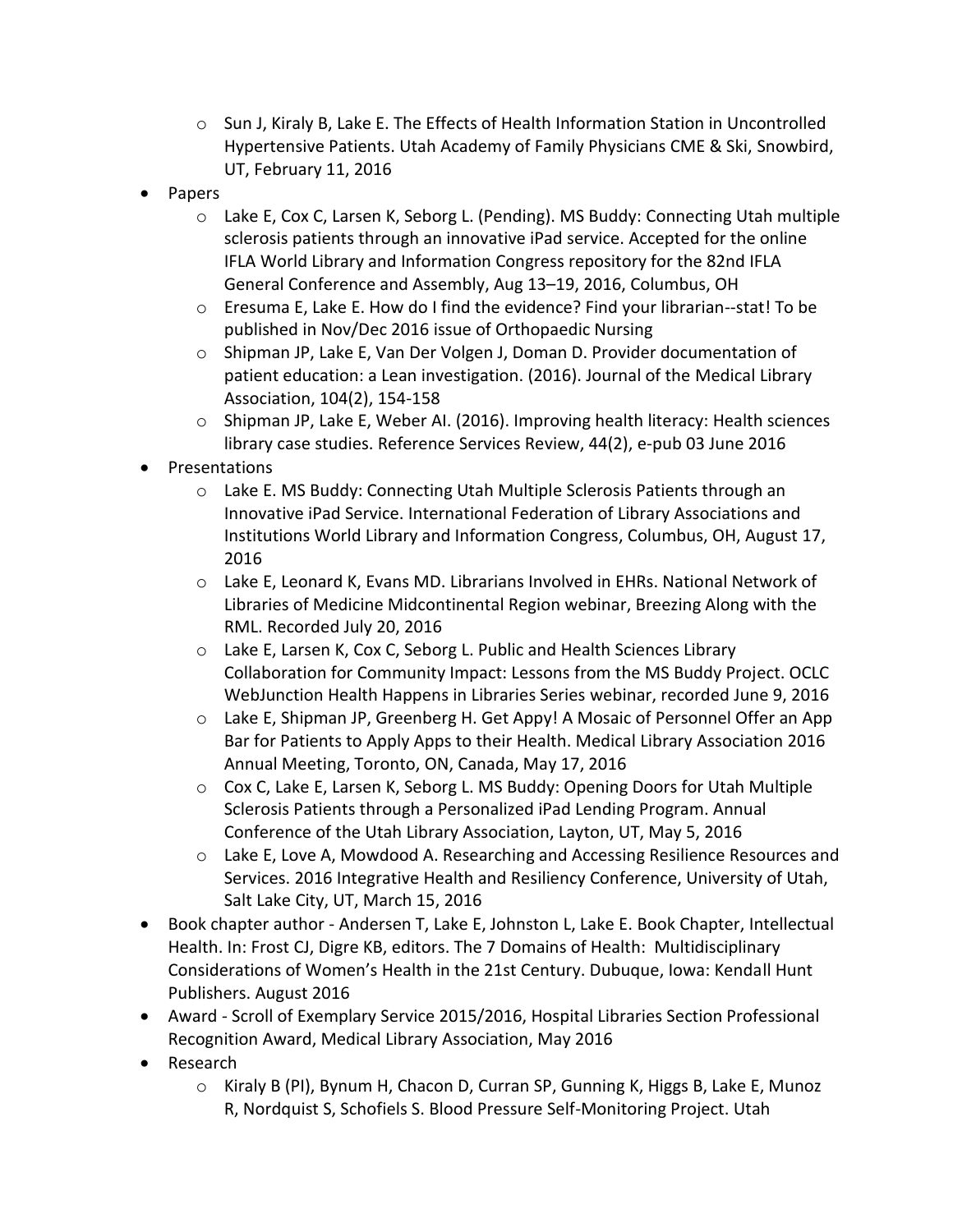Department of Health EPICC Program – Self-Monitoring Tied with Clinical Support Award, \$12,667

- o Gavin J (PI), Bray B, Brooke B, Chidambaram V, Farrell T, Hidge C, Lake E, Mullin S, Nelson S, Perri S, Shipman JP, Taft T, Tyler L. Exploration of Medication Management from the Patient and Patient Caregiver Perspective. Department of Family and Preventive Medicine, University of Utah, \$10,000, Biomedical Informatics, University of Utah, \$5,000
- o Kiraly B (PI), Lake E (Co-PI), Haycock F, Magill M. The Effects of Health Information Prescription in Uncontrolled Hypertensive Patients in a Family Medicine Ambulatory Clinic. Health Studies Fund New Researcher Award, University of Utah, \$6,300
- o Zeng-Treitler Q (PI), Lake E (Co-PI), Altizer R, Bray B, Christensen C, Coulter H, Malheiro M, Shipman JP, Graphics to Enhance Health Education Materials for Underrepresented Populations. NIH National Library of Medicine 1G08LM011546-01, \$91,643
- Reviewer
	- o Book reviewer, Medical Reference Services Quarterly, 2016
	- o Patient Reviewer, BMJ British Medical Journal , 2016
	- o Reviewer of paper submissions for the American Medical Informatics Association Annual Symposium, 2016

# **Betsy Mueth**

Nursing Library Missouri Baptist Medical Center St. Louis, MO

- Planning committee for MCMLA 2015 Virtual Connections
- Faculty Evidence Based Practice Mentor Program
- BJC System-Wide Library Committee
- Member of Research Council, Nursing Informatics & Technology Council, Professional Practice Council
- MCMLA Endowment Task Force
- Winner of 2016 MBMC Nursing Teamwork Award

# **Brenda Pfannenstiel**

Library Services Children's Mercy Kansas City Kansas City, MO

- Chaired Library Spaces Subcommittee of the MLA VALUES2 Toolkit Task Force
- Chair, MCMLA Bylaws Committee
- Currently serving on hospital committees: Archives Advisory Committee, Community Health Needs Assessment Advisory Group, First Impressions Steering Committee, Education Steering Committee: chair of Digital Asset Management Subcommittee, Medical Staff Education Committee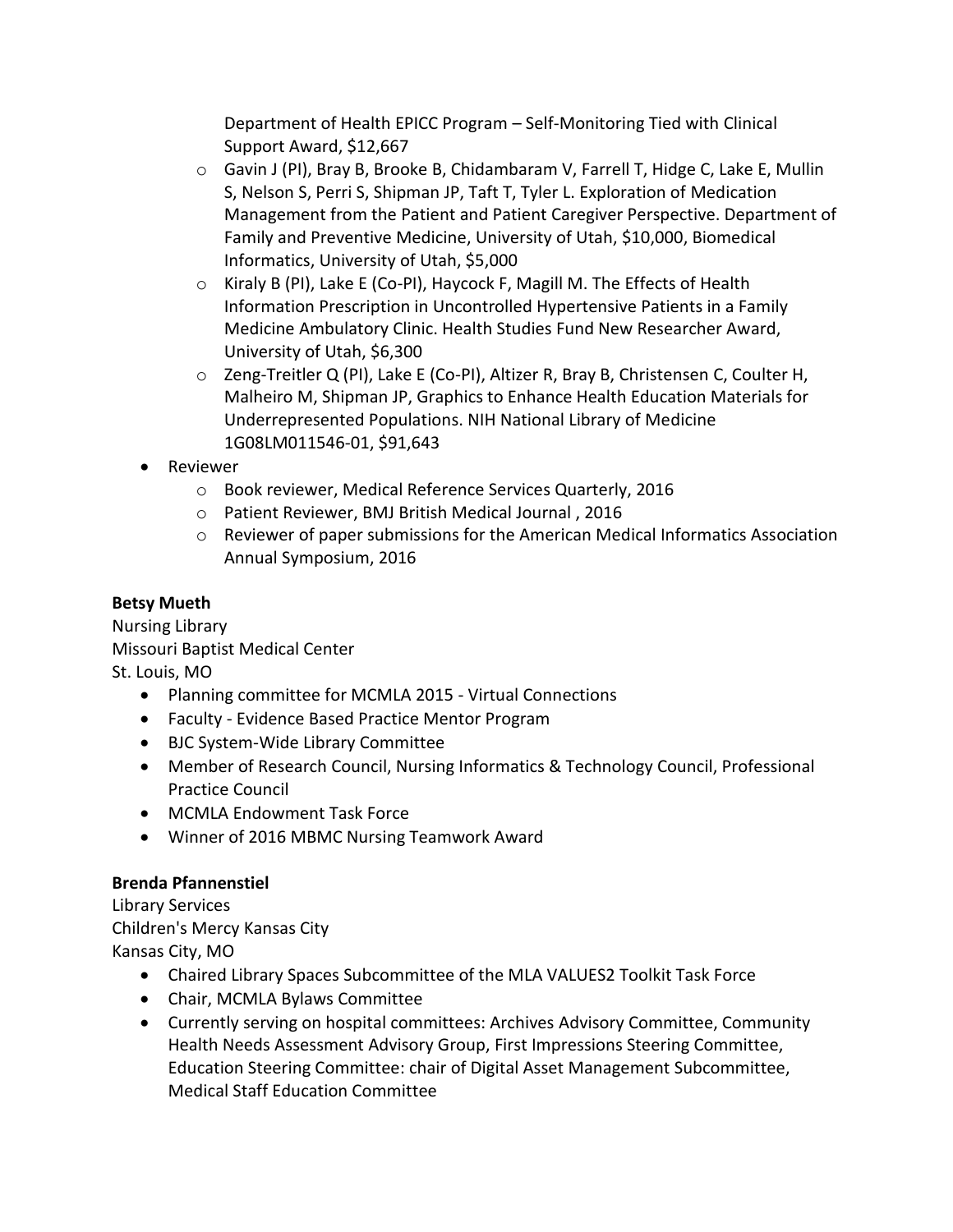- Midcontinental Chapter MLA Bylaws Committee Chair
- Gladstone MO Sharing Our Future—Environmental Stewardship KPA co-chair
- Children's Mercy Archives Advisory Committee--book to be published next year!
- Community Health Needs Assessment Advisory Committee
- "Searching the Published Literature" CE class taught for Missouri-Kansas Vascular Access Network

#### **Darell Schmick**

Spencer S. Eccles Health Sciences Library University of Utah Salt Lake City, UT

- Completed a grant for piloting ELN technology for the University of Utah Campus
- Select Publications and Presentations
	- o Darell Schmick, Heidi Greenberg, Erica Lake, Jean Shipman. Gotta Catch 'em All: Introducing our Augmented Reality Patrons to the Library. Joint Meeting of the Midwest Chapter and the Midcontinental Chapter of the Medical Library Association, Des Moines, IA. October 23, 2016. Accepted
	- o Darell Schmick, Melissa Rethlefsen. Librarian's Role in Research Reproducibility. Joint Meeting of the Midwest Chapter and the Midcontinental Chapter of the Medical Library Association, Des Moines, IA. October 23, 2016
	- o Darell Schmick, Jean Shipman, Lisa Spencer, Chad Johnson. Telling Our Story: One Library's Effort to Create a Dynamic Annual Report. Joint Meeting of the Midwest Chapter and the Midcontinental Chapter of the Medical Library Association, Des Moines, IA. October 24, 2016
	- o Darell Schmick, Barb Jones, Margaret Hoogland. Talking Politics: Lessons from an Advocacy Book Club Discussion Group. Joint Meeting of the Midwest Chapter and the Midcontinental Chapter of the Medical Library Association, Des Moines, IA. October 24, 2016
	- o Mellanye Lackey, Melissa Rethlefsen, Darell Schmick, Tallie Casucci, Shirley Zhao. Librarians' Recommendations to Improve Search Strategies in Cochrane Systematic Review Protocols. Joint Meeting of the Midwest Chapter and the Midcontinental Chapter of the Medical Library Association, Des Moines, IA. October 24, 2016
	- o Daureen Nesdill, Darell Schmick. Electronic Lab Notebooks on Campus. Special Libraries Association Annual Conference, Philadelphia, PA. June 11, 2016
	- o Gang Luo, Flory L Nkoy, Bryan L Stone, Darell Schmick & Michael D Johnson (2015): A Systematic Review of Predictive Models for Asthma Development in Children, BMC Medical Informatics and Decision Making, 15(1):99. PMID: 26615519 doi: 10.1186/s12911-015-0224-9

**Kristin M. Sen** CyberTools for Libraries Derby, KS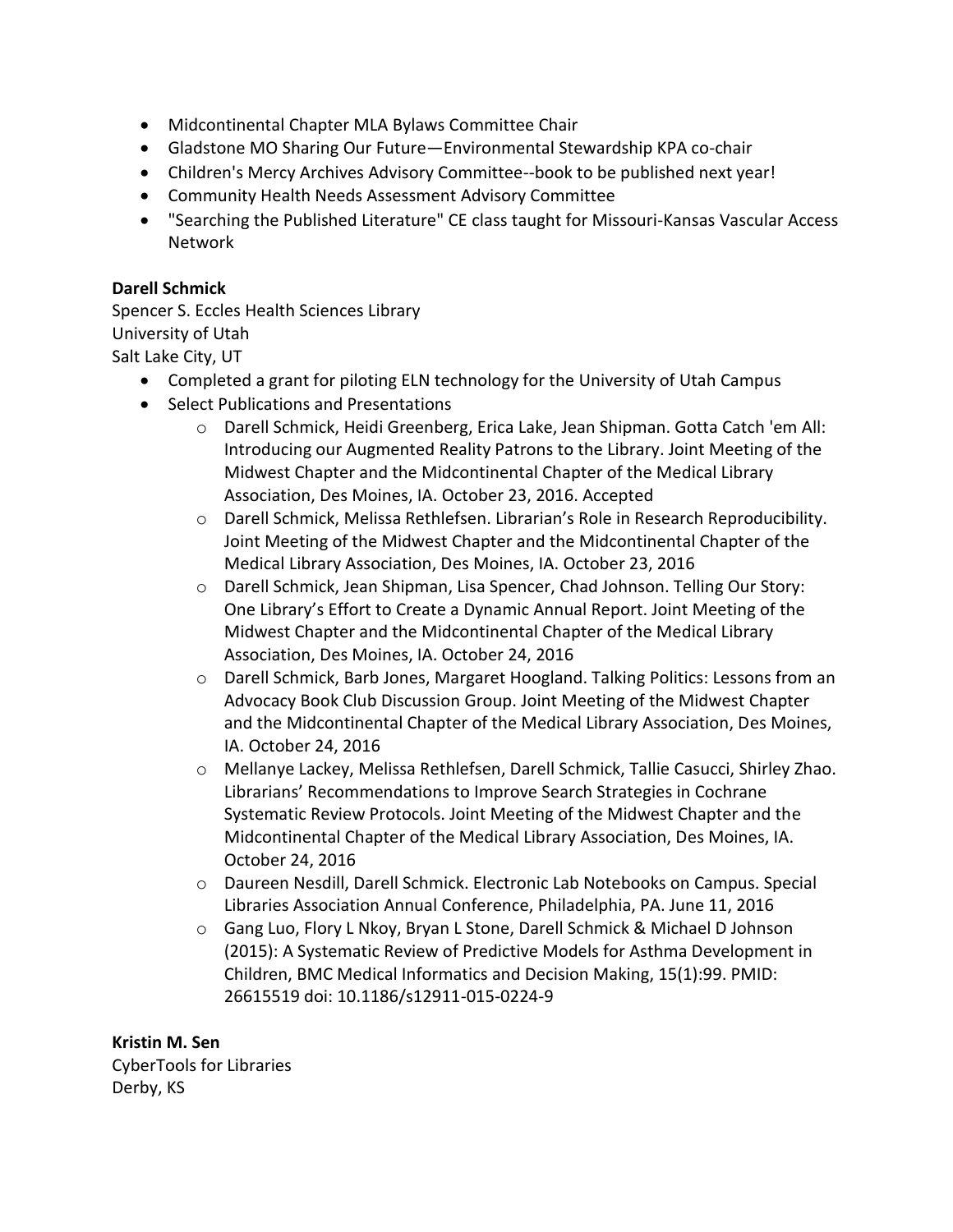- Elected Chair of the Derby Public Library Board of Trustees
- At-Large Member of the South Central Kansas Library System Executive Committee
- Taught CyberTools Q&A Monthly Workshops approved for 1 MLA CE

### **Jean Shipman**

Spencer S. Eccles Health Sciences Library University of Utah Salt Lake City, UT

- Shipman, Jean P. et. al. "Concurrent 3E: Meet the…(Librarian/Researcher/Student/Dean) Roundtable Discussions" Society for Scholarly Publishing 38th Annual Meeting, June 2, 2016, Vancouver, B.C., Canada
- Shipman, Jean P. et. al. "I Wish Someone Had Told Me This When I Was Starting Out: The Value of Mentorship " Opening Plenary Panel Member Society for Scholarly Publishing 38th Annual Meeting, June 1, 2016, Vancouver, B.C., Canada
- Shipman, Jean P., Erica Lake and Heidi Greenberg. "Get Appy! A Mosaic of Personnel Offer an App Bar for Patients to Apply Apps to Their Health." Medical Library Association, May 17, 2016, Toronto, ON, Canada
- Shipman, Jean P. "Being Innovative with Innovation Partners: A Case Study." NLM/AAHSL New Directors' Symposium, May 14, 2016, Toronto, ON, Canada
- Shipman, Jean P. "Health Literacy and Finding Reliable Health Information." Utah Cancer Action Network (UCAN) Conference – Working Together to Prevent and Control Cancer, May 4, 2016, Salt Lake City, UT
- Shipman, Jean P. "Reducing the Footprint, Expanding the Neighborhood." Panel member at NN/LM Joint MAR and SE/A Regions' Teaching and Learning in New Library Spaces: The Changing Landscape of Health Sciences Libraries Conference, April 18, 2016, Philadelphia, PA
- Casucci, Tallie and Jean P. Shipman. "Business Model Canvas Meets Evidence: The Intersection of Innovation Tools." 2016 VentureWell Open 2016 Conference, March 4, 2016, Portland, OR
- Shipman, Jean P. and Christy Jarvis. "How to Succeed in Failing without Really Trying." Strikethrough: The Utah Library Association Failure Workshop, February 29, 2016, Salt Lake City, UT
- Shipman, Jean P. and Christy Jarvis. "e-channel: Building an Innovation Dissemination Venue." MCMLA 2015 Virtual Annual Meeting, October 8, 2015
- Greenberg, Heidi, Jean P. Shipman, and Darrin Doman. "Connecting Patients with Curated Information: Creating a Virtual Patient Education Library." MCMLA 2015 Virtual Annual Meeting, October 8, 2015
- Zeng-Treitler, Qing, Jean P. Shipman, Erica Lake, Roger Altizer, and Bruce Bray. "Gamebased Learning to Improve Healthy Lifestyles." MedInfo"15, August 19-23, 2015, Sao Paulo, Brazil
- Shipman, Jean P. "Libraries as Innovation Partners and Places." Innovation & Libraries: Spaces, Partnerships, and Possibilities Panel Discussion, Ginsburg Health Sciences Library, Temple University, July 22, 2015, Philadelphia, PA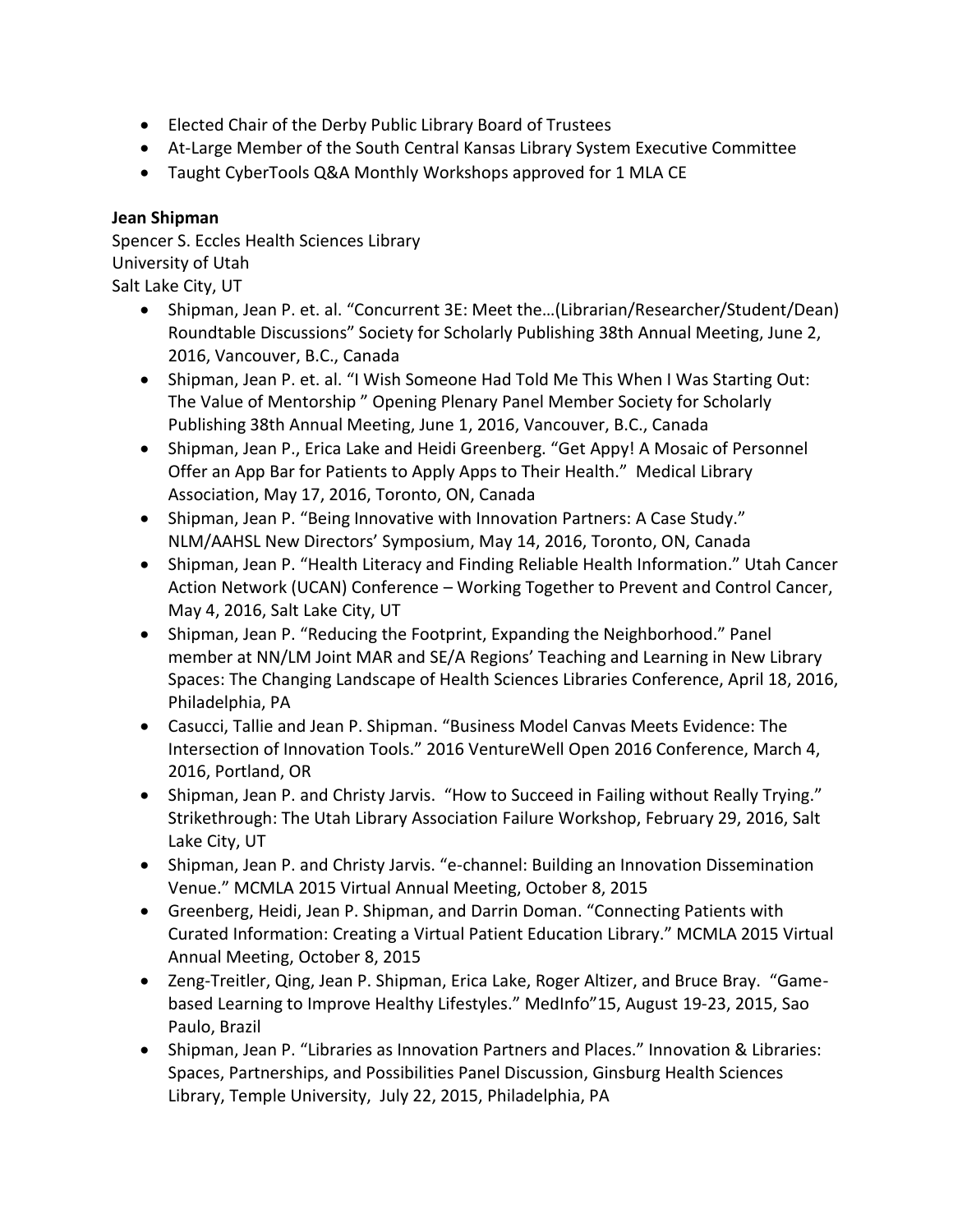- Wimmer, Erin N. Melissa L. Rethlefsen, Christy Jarvis, and Jean P. Shipman. "Understanding Research Impact: A Review of Existing and Emerging Tools for Nursing." Journal of Professional Nursing, 2016: in press. doi:10.1016/j.profnurs.2016.05.005
- Casucci, Tallie, Joan M. Gregory, and Jean P. Shipman. "Appy Hour: Health Sciences Professionals Learn About Apps." Medical Reference Services Quarterly, Vol. 35(3), 2016:251-8. http://dx.doi.org/10.1080/02763869.2016.1189777
- Shipman, Jean P., Erica Lake and Alice I Weber. "Improving Health Literacy: Health Sciences Library Case Studies." Reference Services Review, Vol. 44(2), 2016: 206-214. http://dx.doi.org/10.1108/RSR-03-2016-0022
- Lake, Erica, Jean P. Shipman and Alice Weber. "Health Literacy Promotion Achieved Through a Mosiac of Approaches and Teams: Case Studies Shared." Poster presented at the 2016 Medical Library Association Annual Meeting and Exhibition, May 15, 2016, Toronto, ON, Canada
- Rethlefsen, Melissa, Holly Shipp Buchanan, Monica Rodgers and Jean P. Shipman. "Putting "Academic" in Academic Health Sciences Libraries: a Case Study of Two Libraries." Poster presented at the 2016 Medical Library Association Annual Meeting and Exhibition, May 17, 2016, Toronto, ON, Canada
- Greenberg, Heidi, Erica Lake, and Jean P. Shipman. "The U-Bar: Connecting Patients to Technology that Improves their Health." Poster presented at the 2016 IHA Health Literacy Conference, May 5, 2016, Anaheim, CA
- Greenberg, Heidi, Darrin Doman, and Jean P. Shipman. "Improving Patient and Provider Engagement with a Virtual Patient Education Library." Poster presented at the 2016 IHA Health Literacy Conference, May 5, 2016, Anaheim, CA
- Greenberg, Heidi, Jean P. Shipman, and Tallie Casucci. "Healthi4U: Students Create Videos about Important Health Issues." Poster presented at the 2016 IHA Health Literacy Conference, May 5, 2016, Anaheim, CA
- Shipman, Jean P. Erica W. Lake, Jessica Can Der Volgen and Darrin Doman. "Provider Documentation of Patient Education: a Lean Investigation." JMLA, Vol. 104(2), April 2016: 154-158
- Ulmer, Barbara, Christy Jarvis, Jean P. Shipman and Andrew Maxwell. "The Innovation Vault: Advice at Your Fingertips." Poster presented at the 2016 VentureWell Open 2016 Conference, March 4, 2016, Portland, OR
- Shipman, Jean P., Christy Jarvis, and Chad Johnson. "Calling All Failures." Poster presented at the 2016 VentureWell Open 2016 Conference, March 4, 2016, Portland, OR

# **Amanda Sprochi**

J. Otto Lottes Health Sciences Library University of Missouri-Columbia Columbia, MO

Granted AHIP certfication at the Distinguished Member level!

**Lisa Traditi**